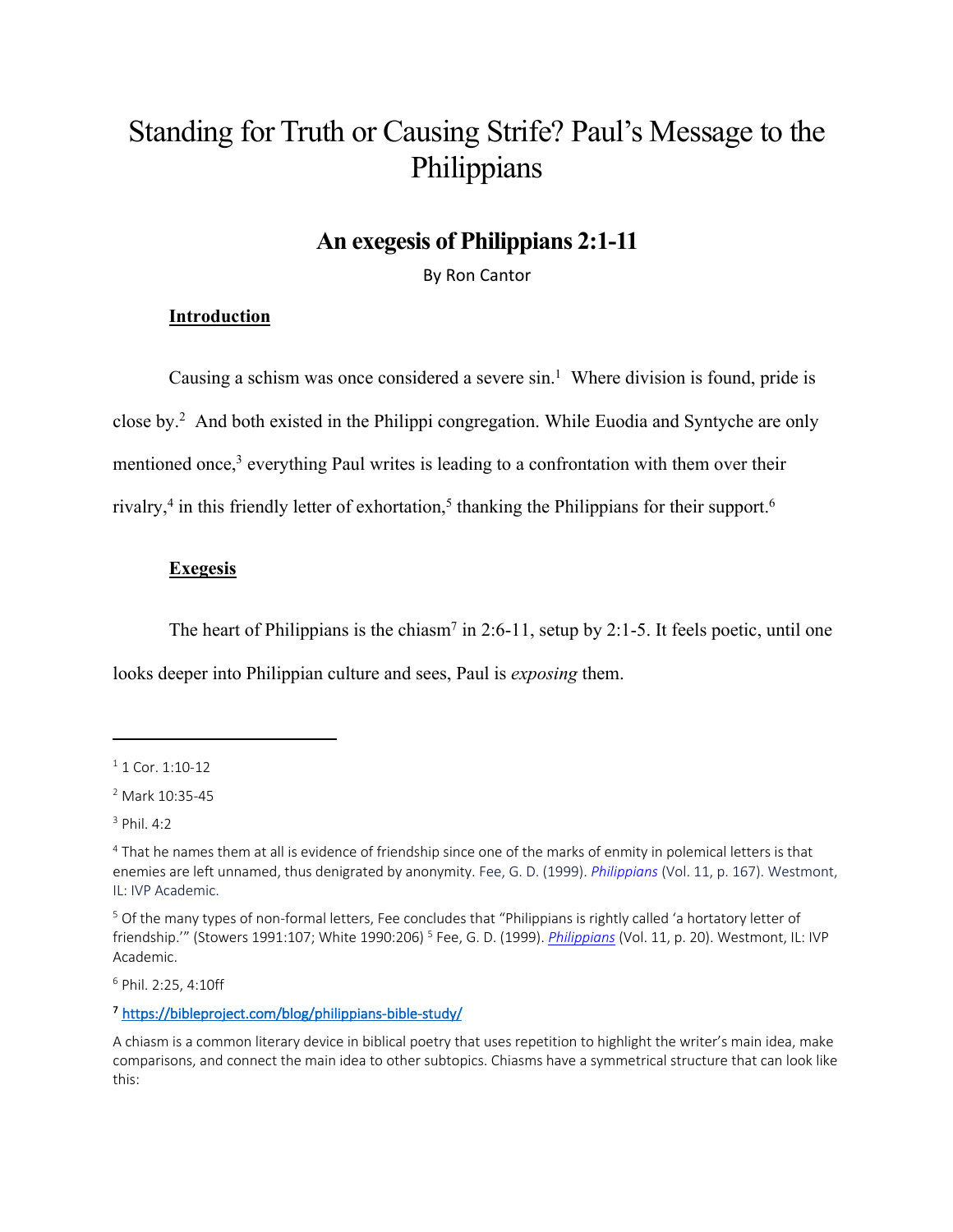The "honors' race"8 was a system whereby elites competed for status. Humility

(Ταπεινός) *wasn't* a virtue. Paul injects the Hebraic understanding of humility (positive), <sup>9</sup> to

combat how Roman culture viewed it (negatively, connected to servitude<sup>10</sup>).

A B C D: The center of the chiasm is often a really important idea  $C<sub>2</sub>$ B2 A2

<sup>8</sup> Paul's encomium to Christ, however, unfolds in a way that would have directly subverted the expectations of a Roman colonial audience. Elites in Rome competed with one another to ascend what was known as a *cursus honorum*, an "honors' race" that marked an aristocrat's social climb through a series of prestigious public offices. The titles accumulated along the way were, in turn, publicly proclaimed, in order of importance, by means of inscriptions erected either (a) by grateful recipients of elite benefaction or (b) by the aristocratic benefactors themselves. The *cursus honorum* was replicated throughout the empire, where local aristocrats competed for offices and honors in the smaller confines of their own provincial towns and municipalities. Still further down the pecking order, nonelites mimicked their social betters by adopting a race of honors in their various trade associations and religious groups.

MLA 8th Edition (Modern Language Assoc.) Joseph H. Hellerman, et al. Philippians. B&H Academic, 2015. Page 106

<sup>9</sup> Proverbs 3:34, 11:12, 15:33, 16:19, 18:12, 22:4

<sup>10</sup> Ταπεινός ("humble") was used negatively in ancient literature to describe the mentality of a slave, or the servile nature of inferior social classes (H-M 88; "servile" [Aristot., *Eth. Eud.* 3.3]; "not free" [Plato, *Leg.* 4.774c]; "low-born, ignoble" [Arrian, Epict. 1.3]). The negative associations related primarily to social rank. The evaluation of persons according to social class was exacerbated among the Romans, particularly in a colony like Philippi, where humility would have been anything but a virtue.

MLA 8th Edition (Modern Language Assoc.) Joseph H. Hellerman, et al. Philippians. B&H Academic, 2015. Page 100

It is well known that "humility" (*humilitas* in Latin; *tapeinos* in Greek) was not a virtue in Graeco Roman ethics. In fact, the word meant something like "crushed" or "debased." It was associated with failure and shame. (How Christian humility upended the world, John Dickson, https://www.abc.net.au/religion/how-christian-humilityupended-the-world/10101062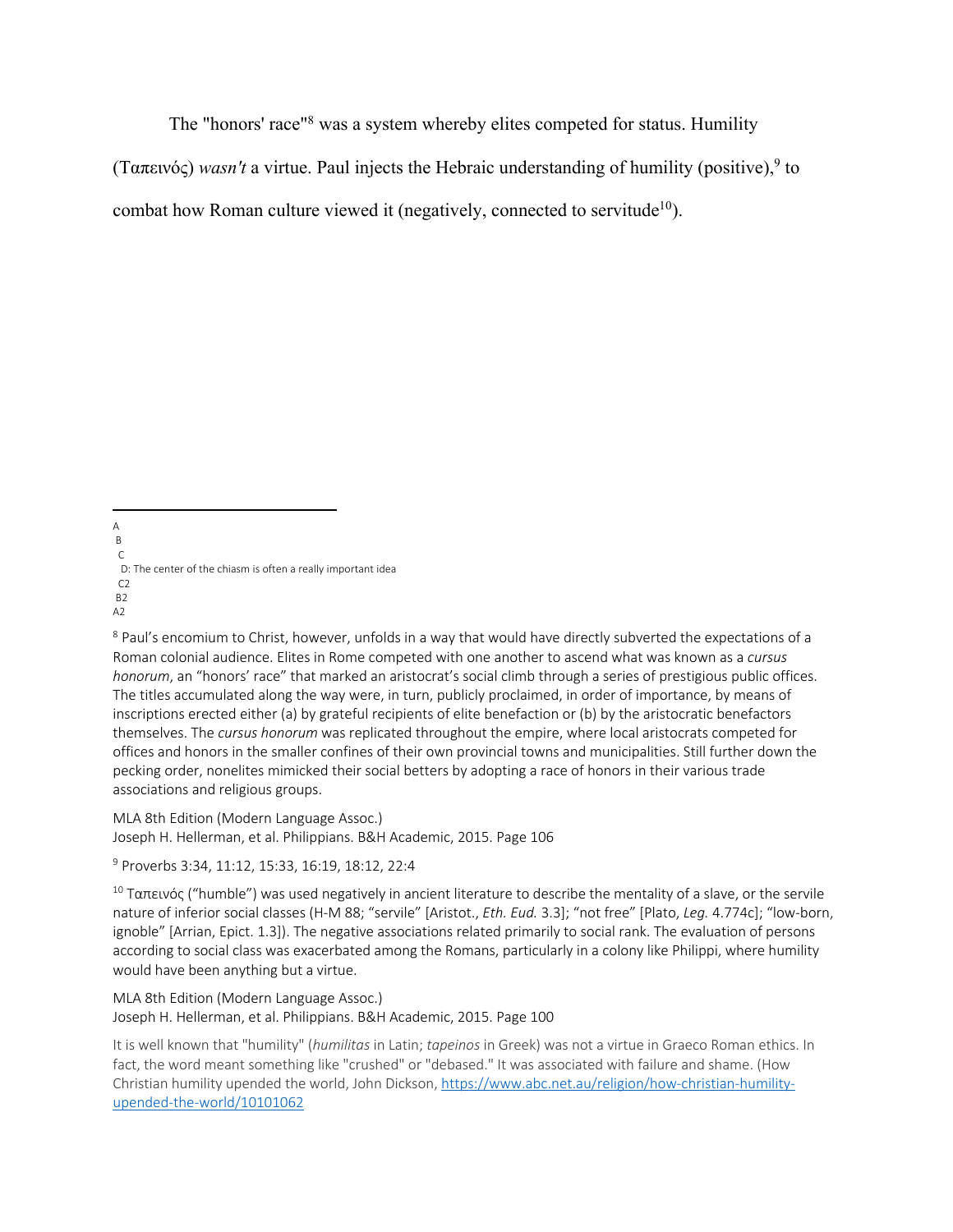Octavian conquered Philippi<sup>11</sup> in 42 BCE and 30 BCE.<sup>12</sup> He turned it into a colony for Roman army veterans, with special status, "Jus Italicum,"13 and many perks for its inhabitants. The city's vain culture kept believers from understanding pride's demonic nature.<sup>14</sup> It was causing divisions, and Paul addresses this. 15

From the outset, Paul projects humility.

- He doesn't use the word *apostle* in his greeting.<sup>16</sup>
- He's not ashamed of his chains, mentioning it four times.<sup>17</sup>
- He holds no grudge against his opponents and finds good from their opposition.<sup>18</sup>

Fee, G. D. (1999). *Philippians* (Vol. 11, p. 25). Westmont, IL: IVP Academic.

<sup>13</sup> Just like Italy

<sup>14</sup> Pride resulted in Lucifer being excommunicated from heaven. (Is. 14:12-15)

<sup>15</sup> Phil. 2:2, 5

<sup>16</sup> By (1) deemphasizing his own status (δοῦλος sans άπόστολος) and (2) honoring the congregation's leaders with their titles (ἐπισκόποις καὶ διακόνοις), Paul intentionally subverts the honor culture of Philippi, where rank and titles were viewed as prizes to be competitively sought and publicly proclaimed, in order to enhance the holder's social status. Paul thus begins, at the outset of the letter, to model a relational ethos he will later (1) commend to the Philippians (2:5) and (2) vividly portray in his remarkable narrative of the humiliation of Christ (2:6–8) (Hellerman 117–21).

MLA 8th Edition (Modern Language Assoc.) Joseph H. Hellerman, et al. Philippians. B&H Academic, 2015. Page 10

<sup>17</sup> The idea of being in chains to the Roman mind was unthinkable. In this city of elites, surely one would not be proud of being in jail. But now some had come to faith, maybe many. And some may have been embarrassed for Paul's predicament. But Paul is willing to not only go to jail for Yeshua, but die (1:21). He equates *not being ashamed*  with *seeing Jesus exalted in his life.* He is not worried about being ashamed before man or embarrassed from his chains, but potentially being ashamed of not fulfilling his duty before God as a herald (Luke 9:26). Paul joyfully has lost all things for the gospel (Phil. 3:7-11).

 $18$  Phil  $1.18$ 

<sup>&</sup>lt;sup>11</sup> Octavian became Emperor Augustus.

<sup>&</sup>lt;sup>12</sup> Our interest in the city stems from 42 B.C.E., when two major battles were fought nearby in the plain—between Cassius and Brutus (the assassins of Julius Caesar) and the victors, Octavian (later the emperor Augustus) and Mark Antony. Following these victories Octavian honored Philippi by "refounding" it as a Roman military colony, thus endowing its populace with Roman citizenship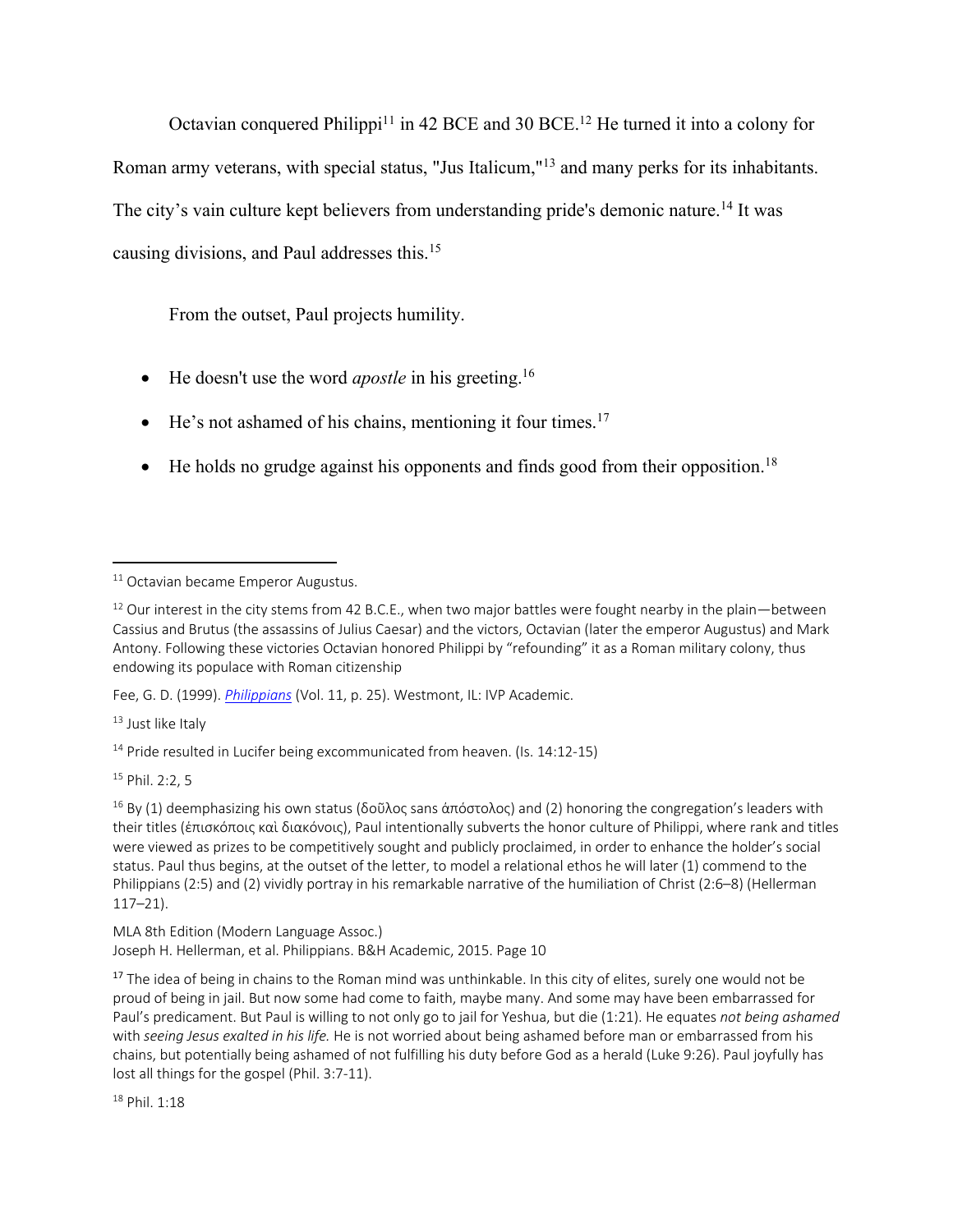This is counterculture to the Philippians.

The climax is in Chapter 2. In v. 1, he makes a four-clause plea for them to *hear him*. Each sentence begins with *if* ( $\varepsilon$ i).<sup>19</sup> In v. 2, he expresses in three clauses the need for them to be "like-minded,"20 and he's not merely asking them to *agree*, but to embrace Yeshua's *humilityposture*. He uses the same Greek words in v. 5 in asking them to "have the *same mindset* as Yeshua."21 <sup>22</sup>

In v. 3, he starts defining this *Jesus-mindset*. "Selfish ambition" and "vain conceit" were entrenched in the Philippian culture. Rivalries like the one between Euodia and Syntyche were commonplace.23 <sup>24</sup> Instead, Paul suggests that they "consider others better than themselves." The goal of the "honors' race" was for others to consider *you* as better.25 Paul is flipping the script. He

MLA 8th Edition (Modern Language Assoc.) Joseph H. Hellerman, et al. Philippians. B&H Academic, 2015. Page 107

<sup>22</sup> Col. 3:1-4, Romans 8:5-7

 $19$  Four statements form the basis of Paul's appeal to the Philippians. The statements are introduced by "if" in both Greek and English. Although the word "if" brings doubt to mind, these clauses express little hesitancy. They should be translated "assuming … then make my joy complete."Melick, R. R. (1991). *Philippians, Colossians, Philemon* (Vol. 32, p. 93). Nashville: Broadman & Holman Publishers.

<sup>&</sup>lt;sup>20</sup> Only the deliberately blind could possibly miss what concerns Paul. Just as he rhetorically compounds the basis of his appeal, so here at least three times he repeats: be *like-minded;* have *the same love;* be *one in spirit* and of one mind.

Fee, G. D. (1999). *Philippians* (Vol. 11, p. 86). Westmont, IL: IVP Academic.

<sup>&</sup>lt;sup>21</sup> αύτὸ φρονῆτε—same mindset... in v. 5 he is referring back to the mindset he described in 1-4.

<sup>&</sup>lt;sup>23</sup> Individuals in Philippi's highly stratified honor culture were deeply embedded in patronage networks that operated across the social classes. An ambitious local aristocrat would expect support from his friends, clients, and persons in his extended household. Preoccupation with one's own social advantage naturally led, therefore, to factions and rivalry (Oakes 181–82).

MLA 8th Edition (Modern Language Assoc.) Joseph H. Hellerman, et al. Philippians. B&H Academic, 2015. Page 99

<sup>&</sup>lt;sup>24</sup> Έριθεία is "a party spirit generated by selfish ambition" (H-M 87; O'Brien 180).

<sup>&</sup>lt;sup>25</sup> Refer to note 8, on how Roman citizens sought praise for themselves (not others). Title and honors were proclaimed in public. Thus, what Paul is suggesting here, and modeling, is completely counter to how they were raised. Only by embracing the cross and the Jesus-mindset, can they be free.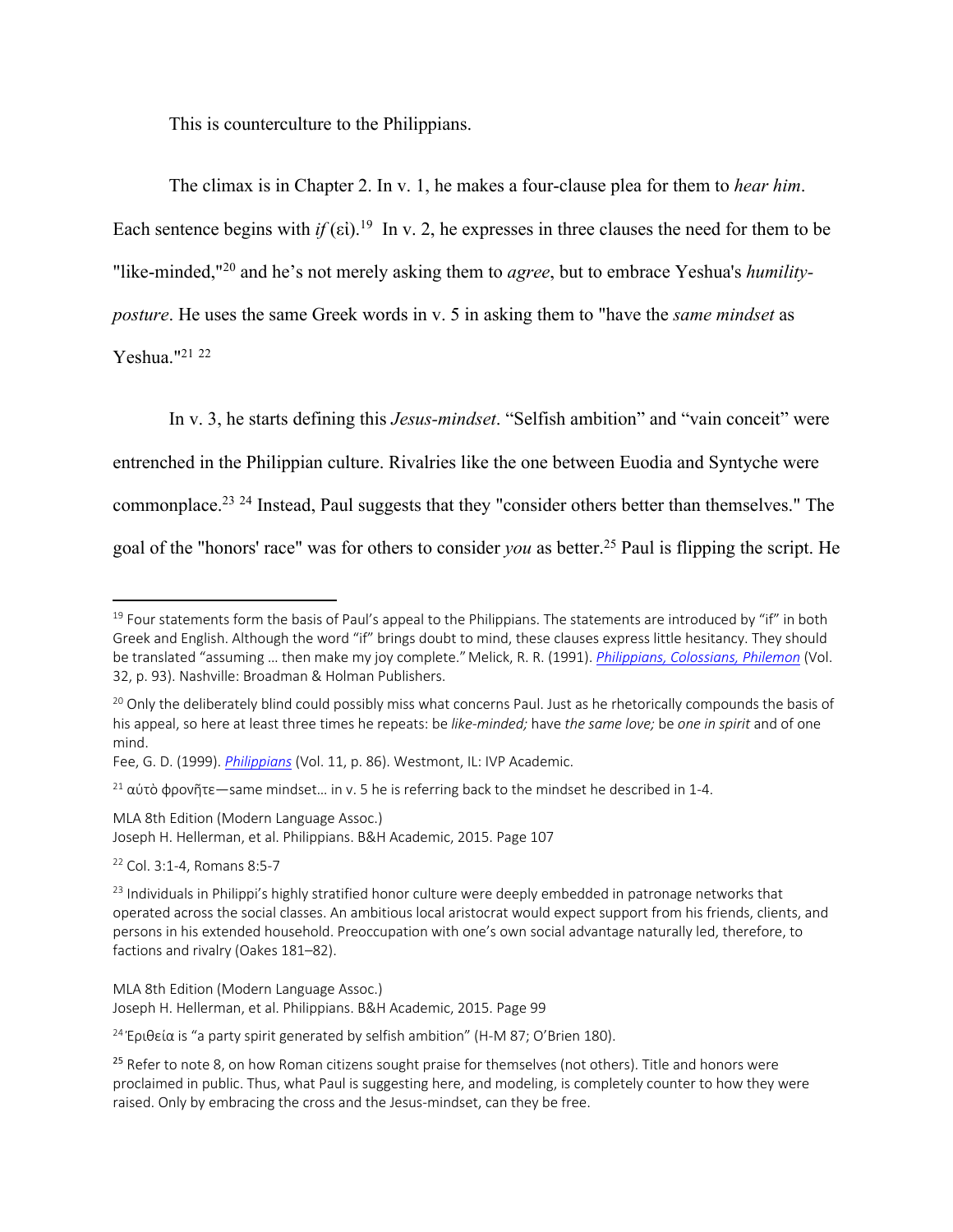properly explains *biblical humility,* not as self-degradation or "false modesty"26 but in the way you treat others, looking to *their* interests (v. 4).<sup>27</sup> In fact, he uses a compound word, ταπεινοφροσύνῃ, that some think he invented to change the mentality toward *humility*. 28

V. 5 reveals the original "WWJD" and implores the Philippians to "*let the same kind of thinking dominate you as dominated Christ Jesus."*<sup>29</sup> And the *thinking that dominated Jesus* is in the chiasm. Paul reveals, the way to attain honor is not through the *cursus honorum30* but through the cross.<sup>31</sup>

A. Yeshua, as God, released his Godhead rights, v. 6

**B**. He "emptied himself" and became a "slave"<sup>32</sup>, v.  $7^{33}$ 

MLA 8th Edition (Modern Language Assoc.) Joseph H. Hellerman, et al. Philippians. B&H Academic, 2015. Page 100

<sup>28</sup> Some cite our passage as the first occurrence of the compound ταπεινοφροσύνη in Gk. lit. (cf. Epictetus 3.24.56; Josephus, *Jewish War* 4.494). Perhaps Paul coined the term precisely to subvert the cultural values and social codes of the relational context in which the Philippians found themselves.

MLA 8th Edition (Modern Language Assoc.) Joseph H. Hellerman, et al. Philippians. B&H Academic, 2015. Page 101

<sup>33</sup> I used the CJB here.

<sup>26</sup> Fee, G. D. (1999). *Philippians* (Vol. 11, p. 88). Westmont, IL: IVP Academic

<sup>&</sup>lt;sup>27</sup> ταπεινοφροσύνη "humble mindset" has nothing to do with self-disparagement but is "the resolution to subject oneself to others and to be more concerned about their welfare than one's own" (W. Grundmann, *TDNT* 8.21–22; H.-H. Esser, *NIDNTT* 2.262).

<sup>29</sup> Arndt, W., Danker, F. W., Bauer, W., & Gingrich, F. W. (2000). *A Greek-English lexicon of the New Testament and other early Christian literature* (3rd ed., p. 1066). Chicago: University of Chicago Press.

<sup>30</sup> Honor's Race

<sup>31</sup> Luke 9:23, Gal. 2:20

<sup>32</sup> Doulos is better understood here as slave, not servant. BDAG defines it as being under someone's *total control*, *slavish, servile.* Paul uses this in Romans 6:19, when speaking about being a "slave to sin."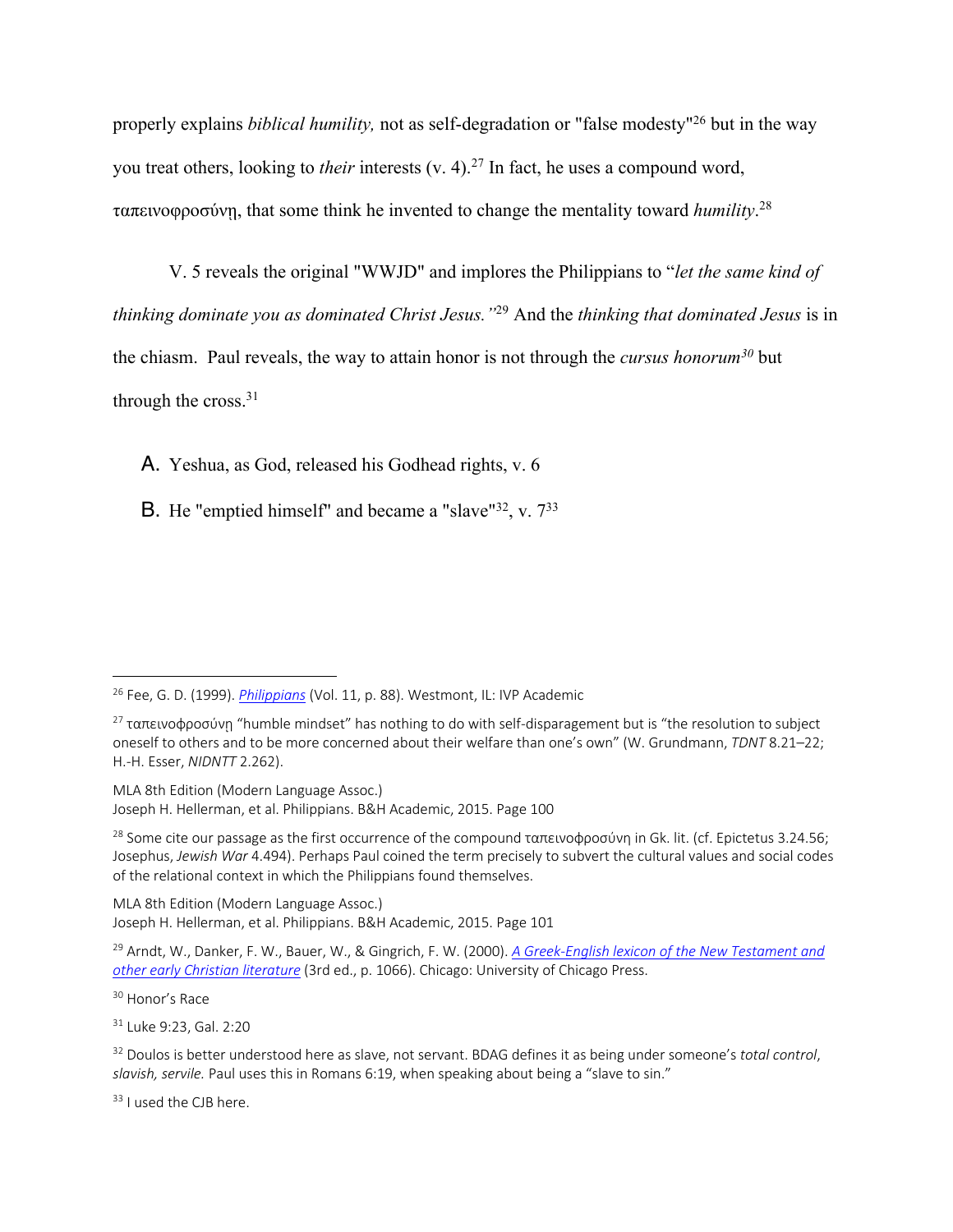C. He "humbled himself", v. 8 and "considered others better than himself"34 v. 3 and looked to our interests v. 4 by becoming human.

Paul's strategy here is to show that Yeshua already did what he expects of them.

D. Jesus becomes a crucified slave.

How did the Philippians perceive *Jesus, the crucified slave*: The worst way to live was as a slave<sup>35</sup>; the worst way to die was crucifixion.<sup>36</sup> That God would choose both for his son was a paradox to the Philippians. As this was read aloud to the Philippian congregation, they were surely stunned.<sup>37</sup> But next, Paul shows them the results of having the humility mindset of Yeshua.

C2. *God* exalts him to the highest place. V. 9a

B2. He gives him the name above all names. V. 9b

<sup>&</sup>lt;sup>34</sup> Imagine that, the Son of God considered you, better than himself; the creator serving the creation.

<sup>&</sup>lt;sup>35</sup> "There is no position higher than being God and there is no position lower than being a slave." (Hellerman pg. 114)

 $36$  And crucifixion (v. 8) was the most degrading act of public humiliation conceivable. The striking difference is that the humiliation of Christ did not issue from passive inability, as in the case, for example, of the oppressed poor, or of a powerless slave who had no other option. Christ willingly chose weakness, servility, and subjection, and he did so in the service of others—a choice at odds with ancient social sensibilities. (Hellerman 100)

<sup>&</sup>lt;sup>37</sup> The words of Josephus at the beginning of his autobiography reveal what was acceptable at that time, and how haughty it would sound today:

*<sup>&</sup>quot;My family is not an ignoble one, tracing its descent far back to priestly ancestors. Different races base their claim to nobility on various grounds; with us a connection with the priesthood is the hallmark of an illustrious line. Not only, however, were my ancestors priests, but they belong to the first of the twenty-four courses - a peculiar distinction and to the most eminent of its constituent clans. Brought up with Matthias, my own brother by both parents, I made great progress in my education, gaining a reputation for an excellent memory and understanding. While still a mere boy, about fourteen years old, I won universal applause for my love of literature; insomuch that the chief priests and the leading men of the city used constantly to come to me for precise information on some particular in our ordinances."*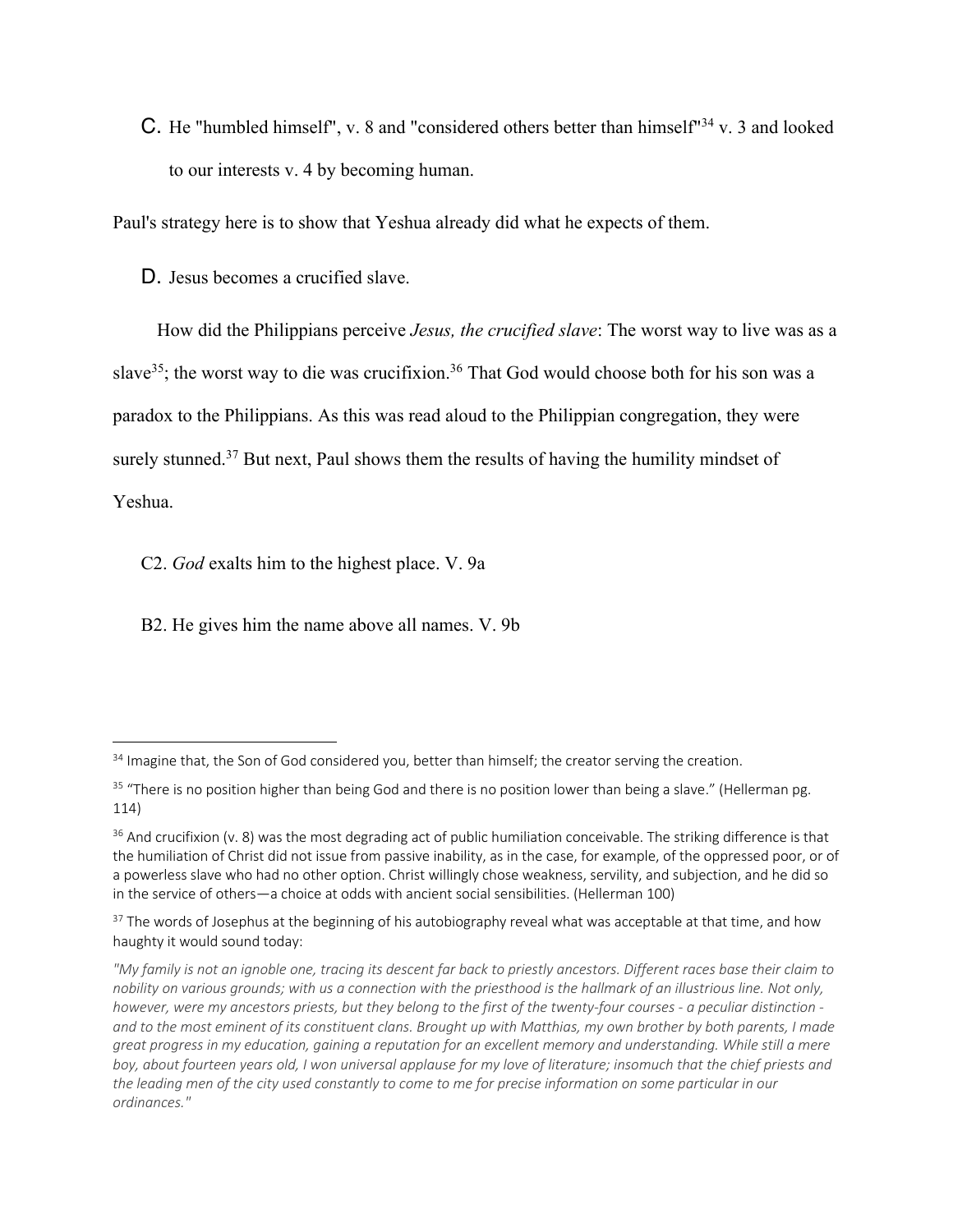A2. All creation will submit to him. V.  $10^{38}$ 

In the *cursus honorum,* the highest honor was to be praised by Caesar himself; "to be

praised by a praised man."<sup>39</sup> Paul goes much higher than Caesar; for it is God himself<sup>40</sup> who

praises Yeshua. Yeshua receives the highest honor possible, and he did it through

ταπεινοφροσύνῃ—the *humility mindset.* 

Paul then does the unthinkable (3:4-11), by listing his accomplishments in true Roman fashion, only to renounce them in favor of knowing Messiah.<sup>41</sup> He compares his impressive

So, I would see it as an invitation for salvation at the outset of the millennium, but also an acknowledgement from all those who refuse salvation or refused it before they died that Jesus Christ is Lord. Hellerman concludes that all creation will ultimately acknowledge either voluntarily or under compulsion this fact. (Hellerman 123)

<sup>39</sup> Among Roman elites, to be honored by another aristocrat augmented one's own status "in proportion to that aristocrat's prestige" (Lendon 48). The ideal, in every case, was "to be praised by a praised man" (Symmachus, *Ep.*  9), that is, to be honored by someone of the highest possible social rank. The concern is reflected in inscriptions from Philippi, where several individuals specifically cite the emperor as the one who bestowed an honorific title or office upon them, in order to emphasize the legitimacy of the claim.

MLA 8th Edition (Modern Language Assoc.) Joseph H. Hellerman, et al. Philippians. B&H Academic, 2015. Page 119

<sup>40</sup> Luke 9:23, Gal. 2:20

 $41$  Paul has structured his catalogue of Jewish privileges (vv.  $4-6$ ) like the honor inscriptions found in the forum and cemeteries of Philippi, thereby setting up his Roman audience for the startling rejection of honor seeking and social posturing reflected in the verses that follow (vv. 7–8).

MLA 8th Edition (Modern Language Assoc.) Joseph H. Hellerman, et al. Philippians. B&H Academic, 2015. Page 168

<sup>&</sup>lt;sup>38</sup> Paul does not write anything new. All of his revelation is based on Scripture, and the idea of every knee bowing and every tongue confessing comes right out of Isaiah 45. Like in Isaiah 45, which speaks of God hiding himself until the right time v. 15, Yeshua lived amongst us in plain sight, but we did not recognize that he was the moshia (savior), moshiach (messiah) and goel (redeemer) of Israel (Is. 53:1). God will save Israel (Is. 45:17) even as Yeshua saves all who call upon his name (Is. 45:22).

Either way, "Before me every knee will bow; by me every tongue will swear." The enemies will be put to shame (Is. 45:24) but Israel (household of God, including the nations who believe, post resurrection) will be saved.

But the way most people read Phil. 2:10 is that the world will be forced to worship Jesus and confess him, where in Isaiah 45 it can be interpreted that the nations turn to him and confess him. They come embarrassed ושבי that is translated put to shame, but it could mean that they are embarrassed as they are in Zech. 12:10 (the Jews when they recognize Jesus as Messiah). My point is that it may not be speaking of a forced acknowledgement but a willing acknowledgement at the beginning of the millennial age. Although it's more probable that he is referring to every living being because of the next statement: "in heaven and on earth and under the earth"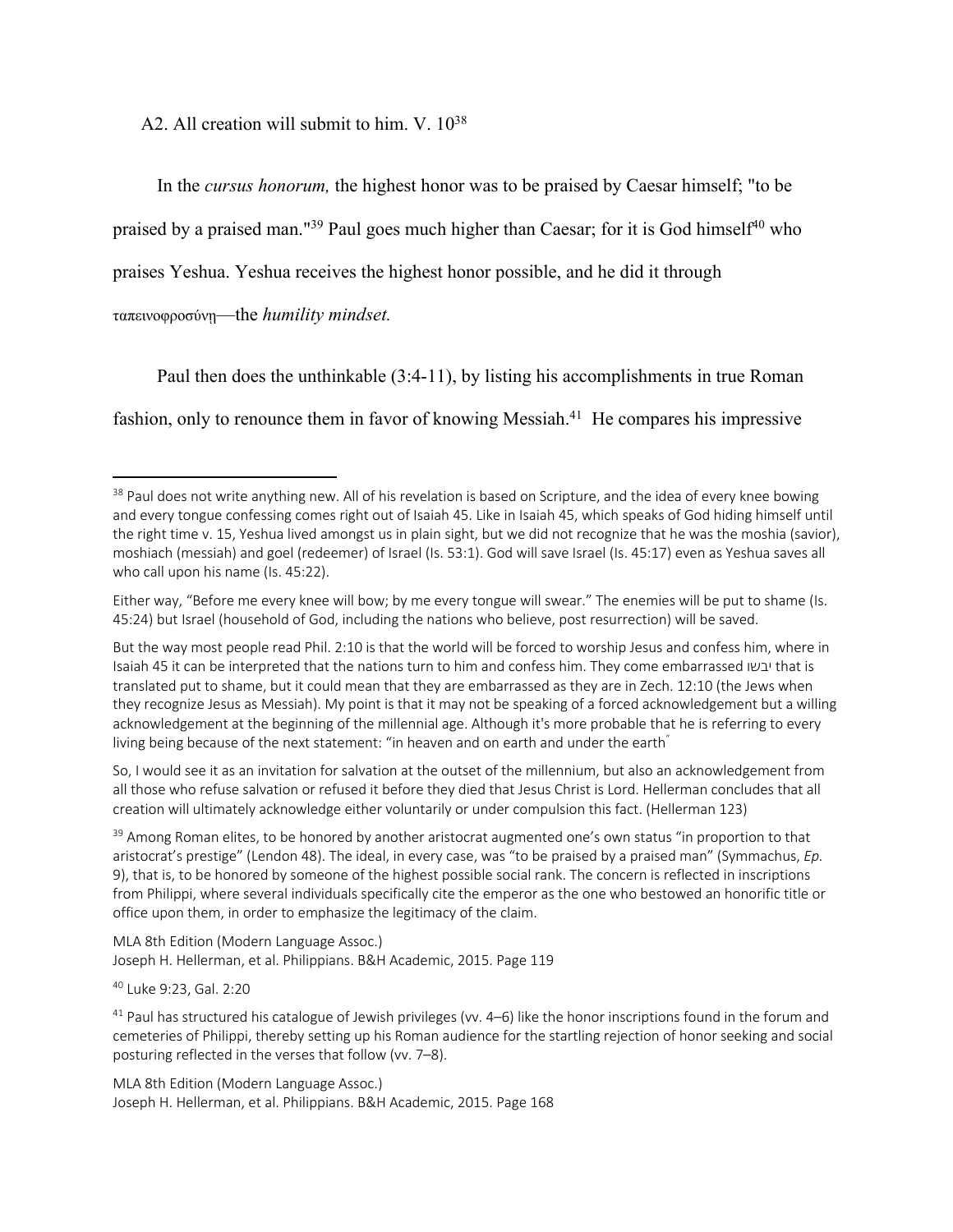achievements, to excrement.42 The apostle is sending a message to Euodia, Syntyche and the Philippian congregation:<sup>43</sup>

- Their infighting is worthless.
- Prestige has no value.
- God may use someone low in social status for leadership.
- They must imitate Jesus by serving others.

In doing so, they'll find the unity Yeshua desires,<sup>44</sup> and God's *corporate* blessing, even as Yeshua's example brought blessing.<sup>45</sup>

### **APPLICATION**

 When believers cause schisms, they often do so with *seemingly* just causes. They're "standing for truth," "exposing incompetence," or "not allowing the enemy to rob them of their destiny." But in actuality, as in Philippi, most splits are rooted in jealousy, competition, and pride. There's no place for petty rivalries in God's Kingdom, not for the dead man<sup>46</sup> who embraces Yeshua's cross daily. If we could embrace Yeshua's *humility mindset* from Philippians

 $46$  Romans 6:11

<sup>42</sup> σκύβαλον, ου, τό useless or undesirable material that is subject to disposal, *refuse, garbage* (in var. senses, 'excrement, manure, garbage, kitchen scraps'… τὰ σκύβαλα specif. of human excrement … "to convey the crudity of the Greek … : *'It's all crap'*.").—DELG. TW. Arndt, W., Danker, F. W., Bauer, W., & Gingrich, F. W. (2000). *A Greek-English lexicon of the New Testament and other early Christian literature* (3rd ed., p. 932). Chicago: University of Chicago Press.

<sup>&</sup>lt;sup>43</sup> To be clear, he is also confronting the false teachers, who were pressuring them towards circumcision. Paul is saying, "I am more *Jewish* than all of you, and 'I consider everything a loss because of the surpassing worth of knowing Christ Jesus my Lord, for whose sake I have lost all things.'" (Phil. 3:8)

 $44$  "I have given them the glory that you gave me, that they may be one as we are one—I in them and you in me—so that they may be brought to complete unity." (John 17:22-23b)

<sup>45</sup> Phil. 2:9-11